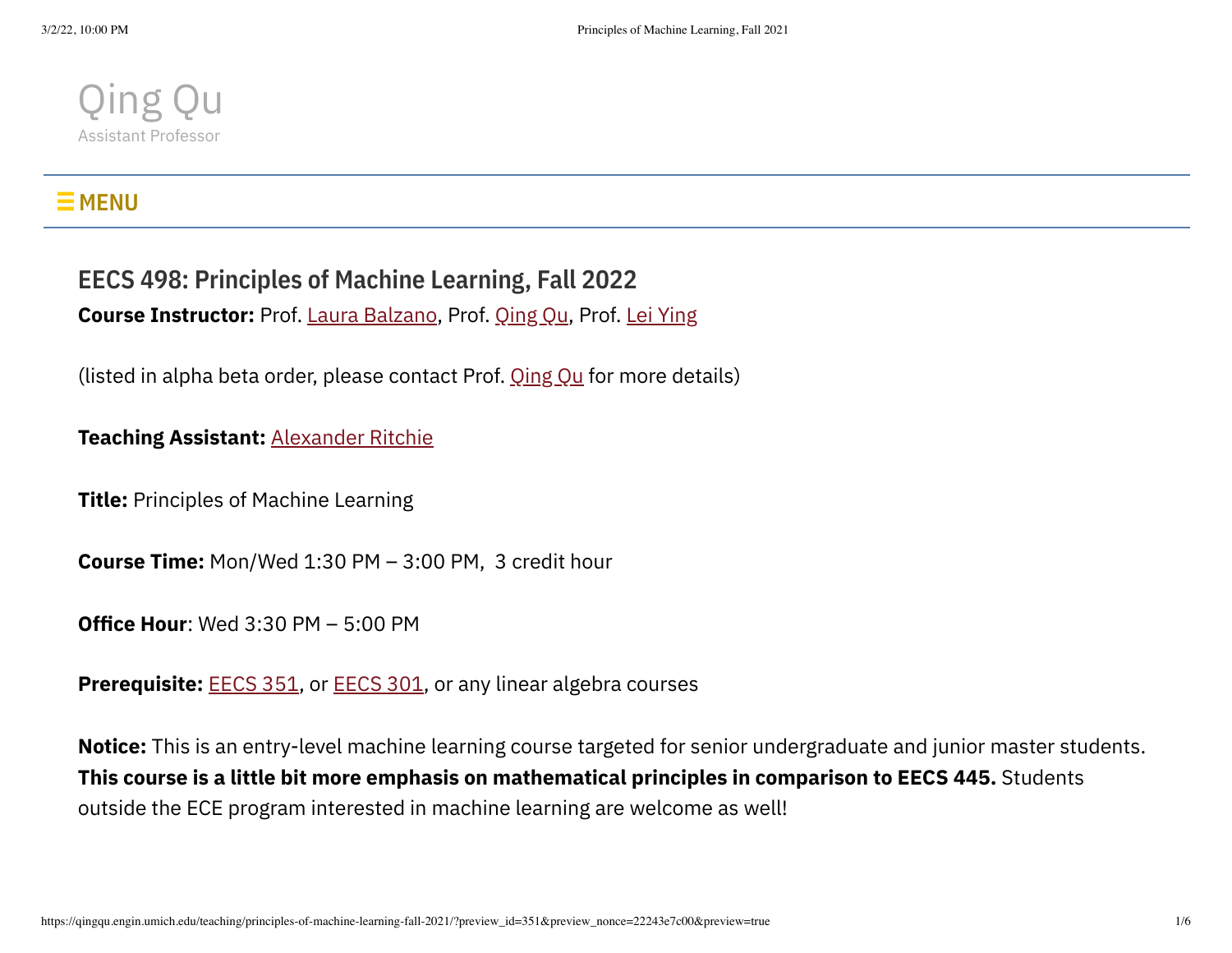#### 3/2/22, 10:00 PM Principles of Machine Learning, Fall 2021

**Overview**: The class will cover basic principles in machine learning, such as unsupervised learning (e.g., clustering, mixture models, dimension reduction), supervised learning (e.g., regression, classification, neural networks & deep learning), and reinforcement learning. For each topic, key algorithmic ideas/intuitions and basic theoretical insights will be highlighted.

**Course Materials:** slides and videos will be accessed via Canvas (TBA). Tentative topics that will be covered in this course are **supervised learning, unsupervised learning, and reinforcement learning**:

- Basics of probability, linear algebra, and optimization
- Regression and linear prediction  $\bullet$
- Support vector machines and kernel methods  $\bullet$
- Deep neural networks
- Dimension reduction: PCA, autoencoder  $\bullet$
- Clustering (Kmeans, Mixture of Gaussians, EM)  $\bullet$
- Representation learning: nonnegative matrix factorization, dictionary learning
- Basics of Online/reinforcement learning

**Assessment**: (i) homework assignment (5 in total, 40%), (ii) mid-term exam (30%), (iii) Final project (30%)

**Textbook:** We recommend the following books and articles, although we will not follow them closely.

- [Foundations](https://cs.nyu.edu/~mohri/mlbook/) of Machine Learning, by Mehryar Mohri, Afshin Rostamizadeh, and Ameet Talwalkar.  $\bullet$
- The Elements of Statistical Learning: Data Mining, [Inference,](https://web.stanford.edu/~hastie/ElemStatLearn/) and Prediction, by Trevor Hastie, Robert Tibshirani,  $\bullet$ and Jerome Friedman.
- Deep [Learning](https://www.deeplearningbook.org/), by Ian Goodfellow, Yoshua Bengio, and Aaron Courville.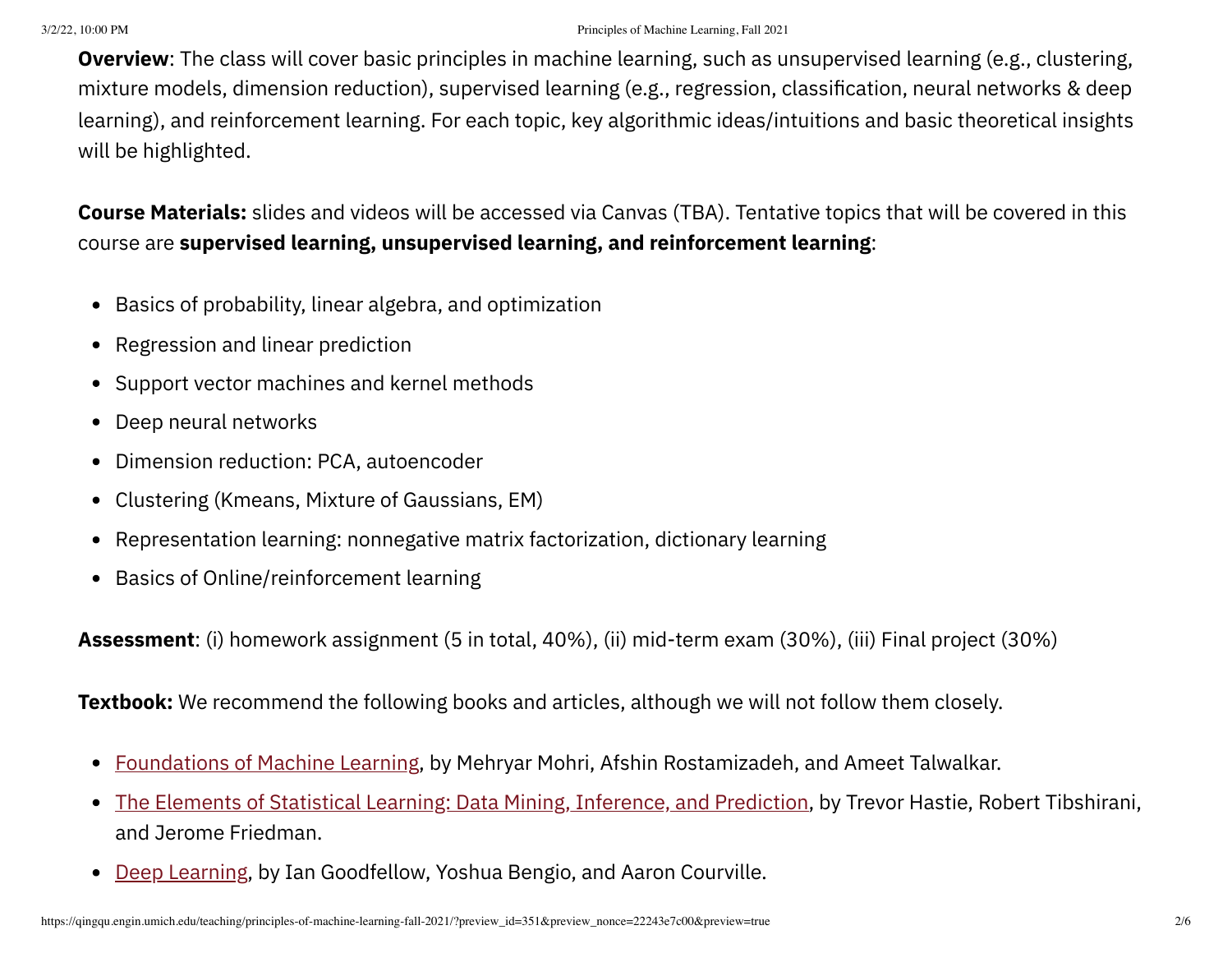- [Mathematics](https://mml-book.github.io/) for Machine Learning, by Marc Peter Deisenroth, A. Aldo Faisal, and Cheng Soon Ong.  $\bullet$
- Linear Algebra and [Optimization](https://rd.springer.com/book/10.1007/978-3-030-40344-7) for Machine Learning, by Charu C. Aggarwal.  $\bullet$

#### **Related courses**:

- EECS 445. Introduction to Machine Learning
- EECS 453. Applied Matrix Algorithms for Signal Processing, Data Analysis, and Machine Learning
- EECS 505. Computational Data Science and Machine Learning
- EECS 545. Machine Learning

### **Syllabus:** (tentative)

| Week             | <b>Date</b> | <b>Topic</b>                 | <b>Contents</b>                                                       |         | <b>InstructorHomework, Review</b>                |
|------------------|-------------|------------------------------|-----------------------------------------------------------------------|---------|--------------------------------------------------|
| Week-<br>$1 - 1$ |             | 08/30 Introduction           | Course overview                                                       | Qing Qu |                                                  |
| Week-<br>$1 - 2$ | 09/01       | Supervised<br>Learning       | Introduction to supervised learning, linear<br>models, regularization | Qing Qu | <b>Linear Algebra Review</b>                     |
| Week-<br>$2 - 1$ |             | 09/06 Labor Day              | <b>No class</b>                                                       |         |                                                  |
| Week-<br>$2 - 2$ |             | 09/08 Supervised<br>Learning | Logistic Regression                                                   | Qing Qu | <b>Probability Review,</b><br><b>HW1 Release</b> |
| Week-<br>$3 - 1$ | 09/13       | Supervised<br>Learning       | Logistic Regression continued, optimization<br>methods                | Qing Qu |                                                  |
| Week-            |             | 09/15 Supervised             | Optimization methods                                                  | Qing Qu | <b>Python Review</b>                             |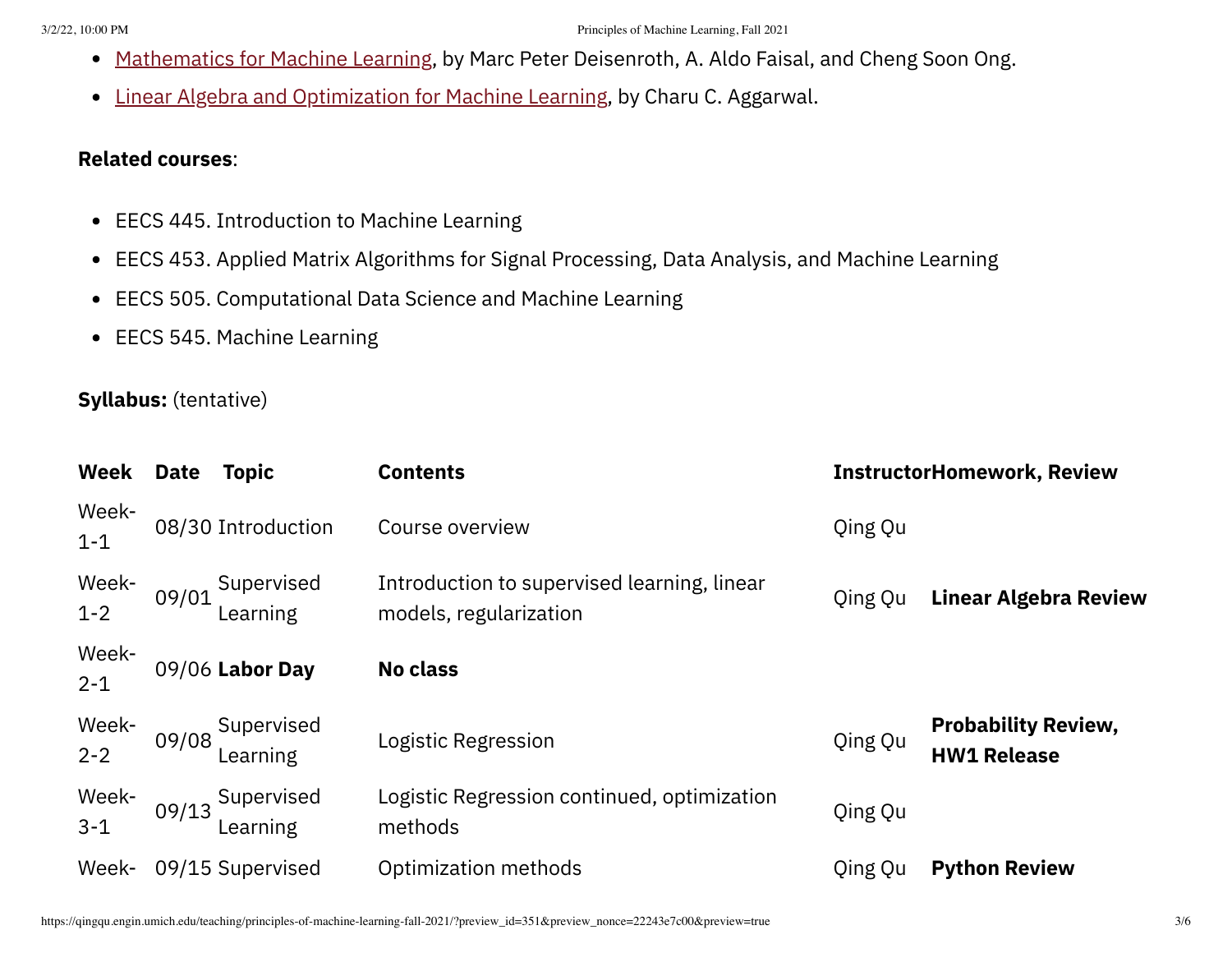| $3 - 2$          |       | Learning                            |                                                                               |         |                                |
|------------------|-------|-------------------------------------|-------------------------------------------------------------------------------|---------|--------------------------------|
| Week-<br>$4 - 1$ | 09/20 | Supervised<br>Learning              | Linear classification, support vector machine<br>$(SVM)$ I                    | Qing Qu |                                |
| Week-<br>$4 - 2$ | 09/22 | Supervised<br>Learning              | Linear classification, support vector machine<br>(SVM) II                     | Qing Qu | HW1 Due, HW2<br><b>Release</b> |
| Week-<br>$5 - 1$ | 09/27 | Supervised<br>Learning              | Dual SVM                                                                      | Qing Qu |                                |
| Week-<br>$5 - 2$ | 09/29 | Supervised<br>Learning              | Nonlinear models, kernel methods                                              | Qing Qu |                                |
| Week-<br>$6 - 1$ | 10/04 | Supervised<br>Learning              | Introduction to deep neural networks I                                        | Qing Qu |                                |
| Week-<br>$6 - 2$ | 10/06 | Supervised<br>Learning              | Introduction to deep neural networks II                                       | Qing Qu | HW2 Due, HW3<br><b>Release</b> |
| Week-<br>$7 - 1$ | 10/11 | Supervised<br>Learning              | Introduction to deep neural networks III                                      | Qing Qu |                                |
| Week-<br>$7 - 2$ | 10/13 | Unsupervised<br>Learning            | Introduction to unsupervised learning, clustering Qing Qu<br>problem, K-means |         |                                |
| Week-<br>$8 - 1$ |       | 10/18 Fall Study Day                | No class                                                                      |         |                                |
| Week-<br>$8 - 2$ |       | Unsupervised<br>10/20 Learning      | K-means, mixtures of Gaussian, expectation<br>maximization                    | Qing Qu | <b>HW3 Due</b>                 |
| Week-<br>$9 - 1$ |       | 10/25 Midterm Review Midterm Review |                                                                               | Qing Qu |                                |
| Week-            |       | 10/27 Midterm                       | <b>Midterm</b>                                                                | Qing Qu |                                |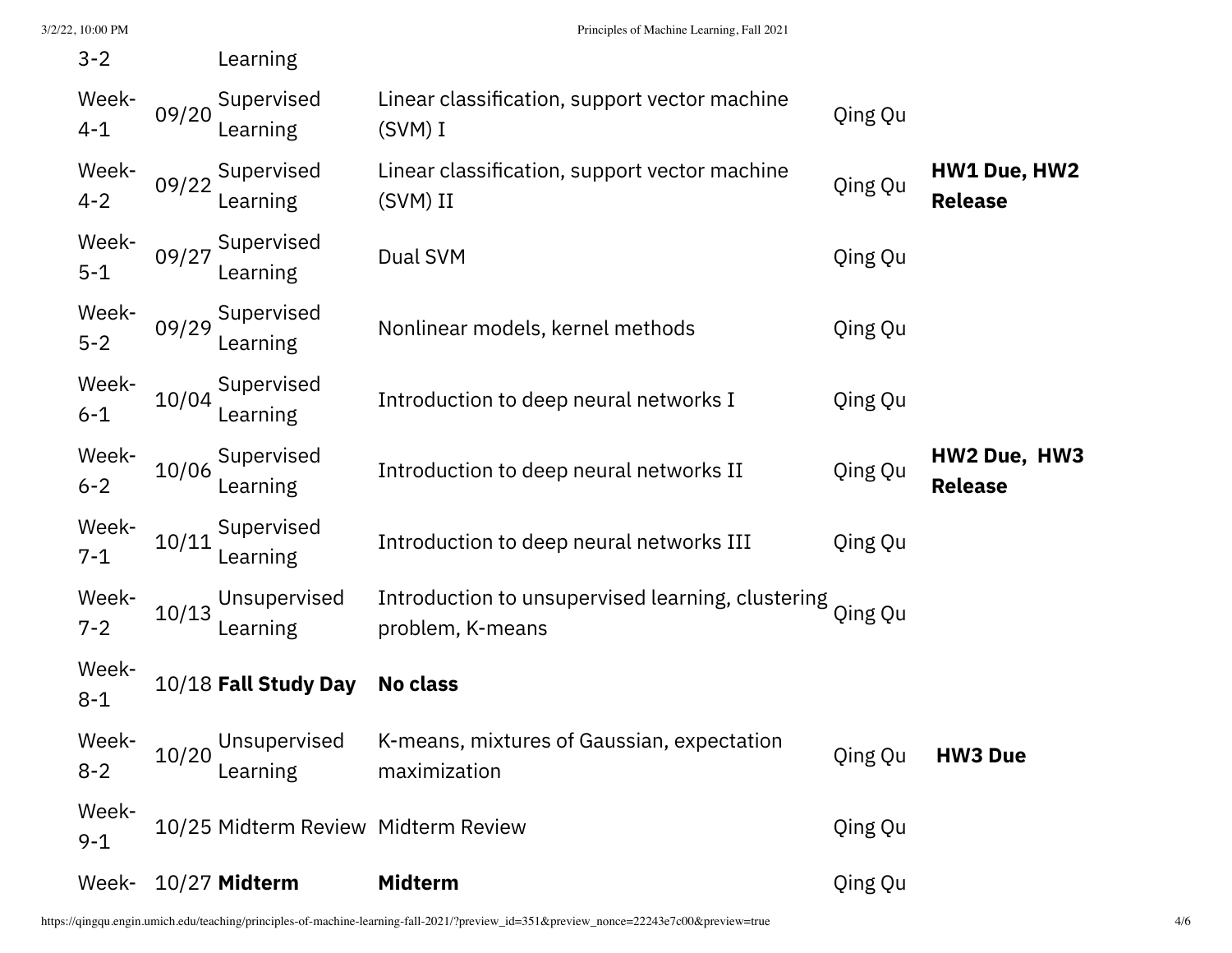#### 9-2

| Week-             | 12/08 Final                        | <b>Final project presentation</b>             | Qing Qu  |                                                    |
|-------------------|------------------------------------|-----------------------------------------------|----------|----------------------------------------------------|
| Week-<br>$15 - 1$ | 12/06 Final                        | Final project preparation                     | Qing Qu  |                                                    |
| Week-<br>$14 - 2$ | Reinforcement<br>12/03<br>Learning | <b>TBD</b>                                    | Lei Ying | <b>HW5 Due</b>                                     |
| Week-<br>$14 - 1$ | Reinforcement<br>12/01<br>Learning | <b>TBD</b>                                    | Lei Ying |                                                    |
| Week-<br>$13 - 2$ | 11/24 Thanksgiving                 | no class                                      |          |                                                    |
| Week-<br>$13 - 1$ | Reinforcement<br>11/22<br>Learning | <b>TBD</b>                                    | Lei Ying |                                                    |
| Week-<br>$12 - 2$ | Unsupervised<br>11/17<br>Learning  | Autoencoder, self-supervised learning, GAN    | Qing Qu  | <b>HW4 Due, HW5</b><br><b>Release</b>              |
| Week-<br>$12 - 1$ | Unsupervised<br>11/15<br>Learning  | Autoencoder, self-supervised learning, GAN    | Qing Qu  |                                                    |
| Week-<br>$11 - 2$ | Unsupervised<br>11/10<br>Learning  | Representation learning, matrix factorization | Qing Qu  |                                                    |
| Week-<br>$11 - 1$ | Unsupervised<br>11/08<br>Learning  | Representation learning, matrix factorization | Qing Qu  |                                                    |
| Week-<br>$10-2$   | Unsupervised<br>11/03<br>Learning  | Dimension reduction II                        | Qing Qu  | <b>HW4 Release, Project</b><br><b>Proposal Due</b> |
| Week-<br>$10 - 1$ | Unsupervised<br>11/01<br>Learning  | Dimension reduction, PCA                      | Qing Qu  |                                                    |

https://qingqu.engin.umich.edu/teaching/principles-of-machine-learning-fall-2021/?preview\_id=351&preview\_nonce=22243e7c00&preview=true 5/6